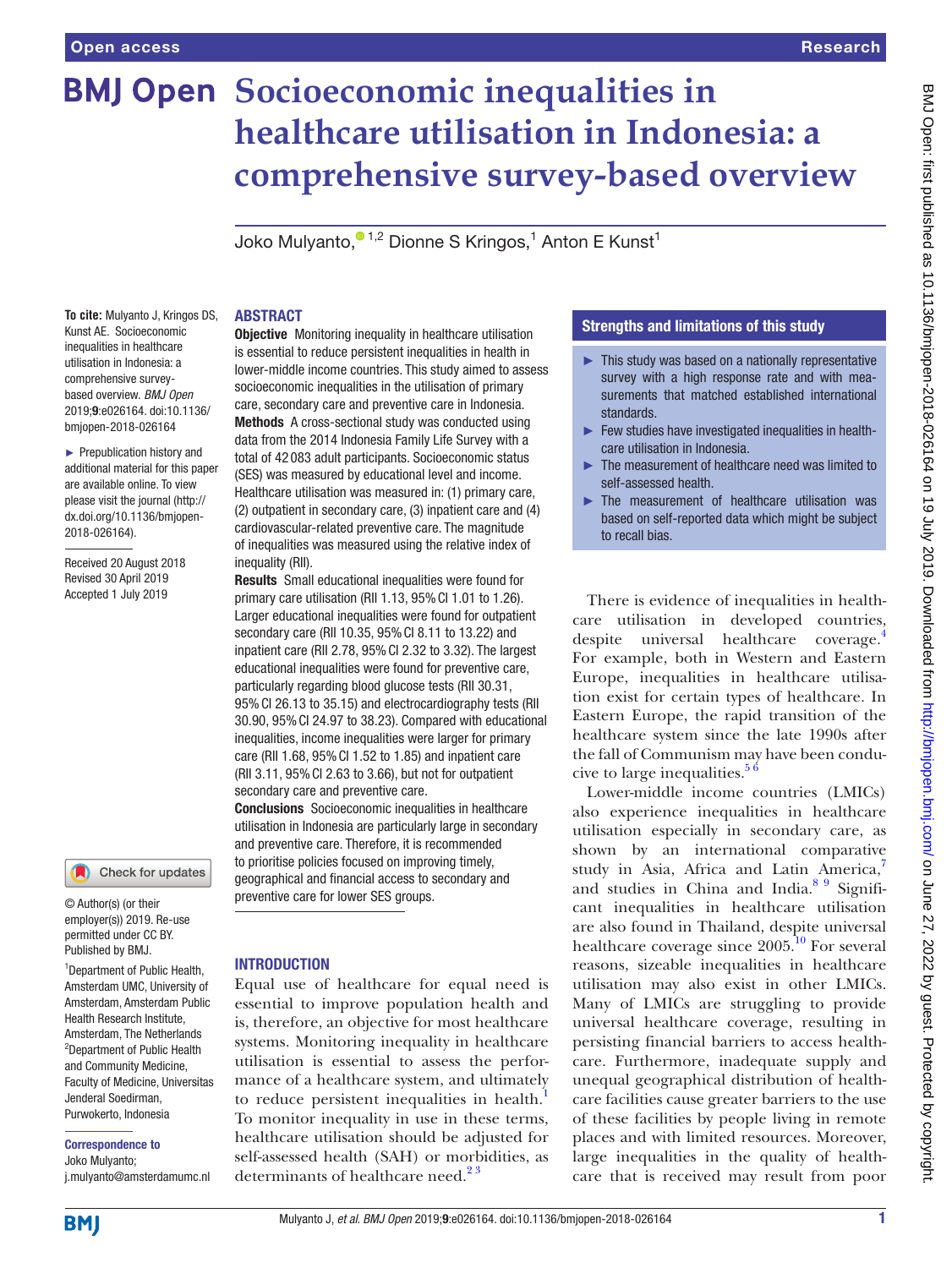stewardship, low financial investments in the healthcare system and suboptimal quality of a broad range of healthcare services.<sup>11 12</sup>

Indonesia is an LMIC with a population of 262million people who are distributed across ≥17000 islands, and with diverse ethnic and religious backgrounds. Indonesia's healthcare system is a mixture of public and private healthcare delivery systems. The size and role of the private–commercial healthcare market have increased during the last decade. Total health expenditure in 2014 was 2.8% of the gross domestic product, of which 47% originated from out-of-pocket payments. Since 1999 the government has provided health insurance for the poor, and in 2014 it introduced the National Health Insurance (NHI) programme to remove financial barriers to access basic healthcare services for the entire population by 2019.[13](#page-8-4)

Current policy to achieve equal access in healthcare in Indonesia is focusing on the expansion of the NHI programme. [14](#page-8-5) However, over the years, progress towards universal health coverage has been uneven and iterative and consistently driven by domestic political interests as opposed to technical considerations.[15](#page-8-6) The dominance of political interest is also reflected in the government evaluation of the NHI programme which emphasised the overall coverage (NHI membership) of the population and paid less attention to the issue of the actual access distribution such as inequality among various population groups. [16](#page-8-7)

In terms of preventive care, communicable diseases are still the government's priority with the improvement of universal child immunisation as the main focus.[16](#page-8-7) Until recently, Indonesia did not implement a systematic policy or programmes for the prevention of cardiovascular diseases or other main non-communicable diseases  $(NCDs).$ <sup>[13](#page-8-4)</sup> Furthermore, the NHI programme put much emphasis on curative care, which makes the utilisation of preventive care likely depend more on personal resources than on collective efforts.<sup>[17](#page-8-8)</sup>

Lack of information which comprehensively assess the current situation of inequalities in healthcare utilisation in Indonesia may contribute to the low attention of the government in this issue. During the last decade, only a few studies have investigated inequalities in healthcare utilisation in Indonesia. Previous studies focused on the inequalities in maternal and child-related healthcare and dental care.<sup>18–21</sup> A recent report from the WHO stated that large inequalities in maternal and child healthcare persist in Indonesia, in addition to geographical inequalities in the healthcare infrastructure, particularly between the different provinces. $^{22}$  A recent study showed wealth-related inequalities in Indonesia in the use of healthcare, particularly in secondary care. However, this study did not assess inequalities in relation to other SES indicators such as educational level, nor did it consider inequalities in preventive care utilisation. $^{23}$  $^{23}$  $^{23}$ 

No studies have empirically assessed socioeconomic inequalities (in terms of both educational level and

income) in general healthcare utilisation in Indonesia particularly for preventive care utilisation. The present study aimed to fill in this gap of evidence. Using a largescale national interview survey, we aimed to provide a comprehensive overview of socioeconomic inequalities in the utilisation of primary care, secondary care and preventive care in Indonesia. Findings from this study would be particularly beneficial for policymakers to assess the progress of the current efforts to reduce inequalities and also for policy development to further address inequalities in healthcare utilisation in Indonesia.

# **METHODS**

# Study design and data sources

We conducted a cross-sectional study using data from the fifth wave of the Indonesia Family Life Survey (IFLS5) which was conducted in 2014 by the RAND Corporation (USA). The IFLS5 is a longitudinal survey which has been conducted since 1993 (IFLS1) and collected data from 13 selected Indonesian provinces to maximally capture the diversity in the socioeconomic and cultural background of the Indonesian population. These 13 provinces represented 83% of the Indonesian population. The IFLS used stratified random sampling based on province and rural/urban location. The sampling frame was randomly chosen from the list enumeration area (EA) of the National Socioeconomic Survey which was conducted by the National Bureau of Statistics in more than 60000 households. Within each urban EA, 20 households were randomly selected while 30 households were selected from each rural EA. In total, 7730 households from 321 EAs in 13 provinces were sampled for IFLS. The detail on IFLS data and supporting documents such as the survey protocol and questionnaires are publicly accessible through RAND's website. $24$  The IFLS5 was approved by the relevant ethical review committees in the USA and Indonesia.

In our study, we included 42083 individuals aged 15 years or older who had complete data for all study variables (98.2% of the total sample). For the analysis of cardiovascular-related preventive care utilisation, we included 26612 individuals aged 31 years or older, which is 89.9% of the total number of individuals aged 31 years or older in the sample (29612 individuals) and 63.2% of the total all-age sample (42083 individuals). The present study excluded respondents aged 31 years or older because the risk of cardiovascular diseases substantially increases only after the age of 30 years.

# **Measurements**

The individual's educational level and income were used as indicators of socioeconomic status (SES). Educational level was defined according to the International Standard Classification of Education 2011 issued by UNESCO. Based on the highest level completed by each individual, educational level was categorised into pre-primary,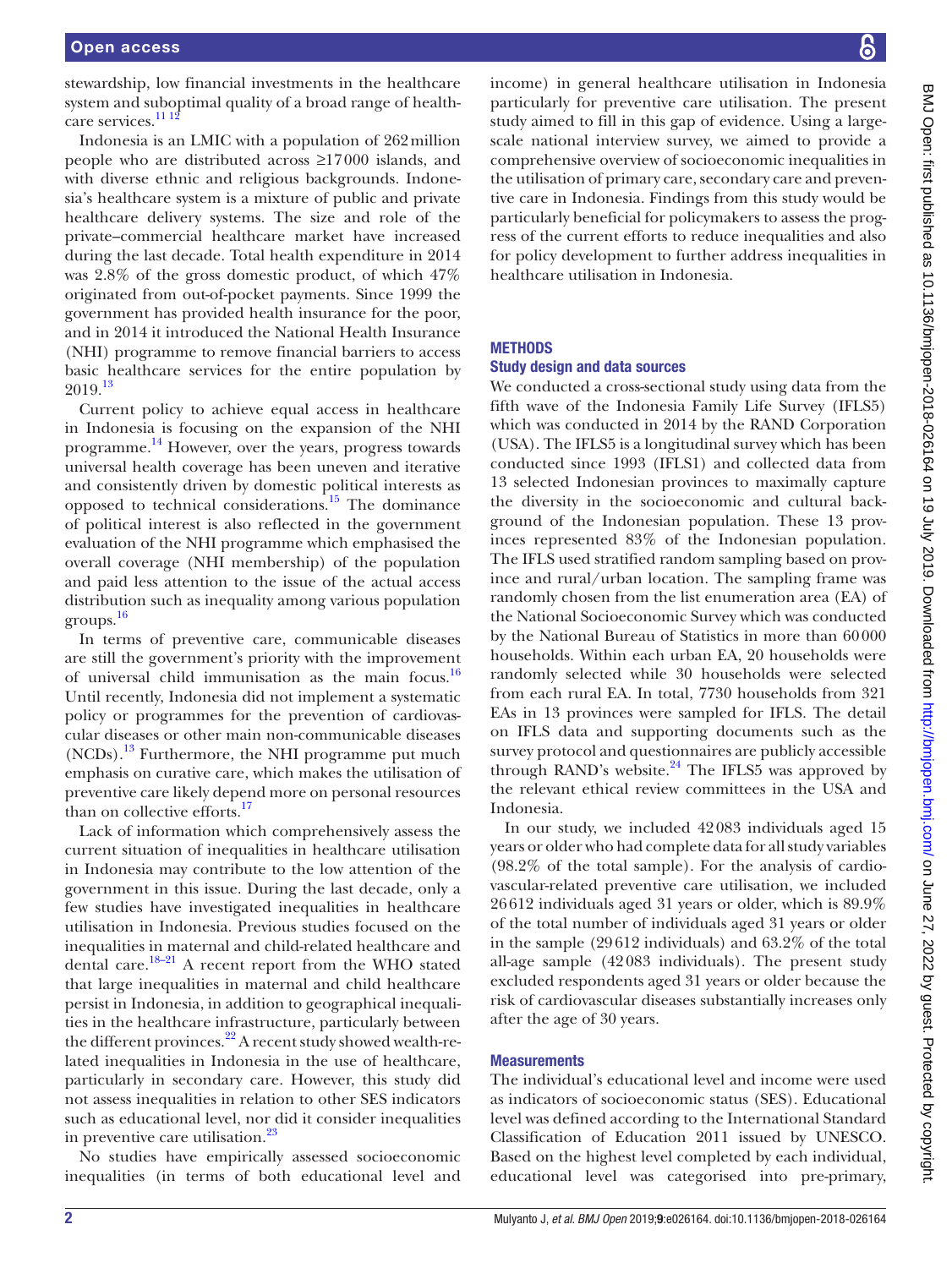primary, lower secondary, upper secondary and tertiary level.

The level of household consumption was used as a proxy of income. In developing countries, consumption is considered a valid direct measurement of income or household wealth[.25](#page-8-13) It measured at household level counted food, non-food consumables, durable goods, spending on education and housing. These counts were aggregated and transformed into a monthly consumption, which was adjusted for household size to consider the economics of scale.

We also adjusted for geographical differences in purchasing parity, using Jakarta's poverty line as a reference. Income measurement for different areas was adjusted taking into account variations in the poverty line by province, as well as urban versus rural place of residence. Data on the poverty line were obtained from the Indonesian Central Bureau of Statistics.

Healthcare utilisation data as collected by the IFLS5 were used. We measured the utilisation of: (1) (outpatient) primary care, (2) outpatient secondary care, (3) total outpatient care, (4) inpatient care and (5) cardiovascular-related preventive care. Primary care included any visits to or visits by trained health personnel from a public primary care centre, private primary care clinic and/or private primary care physician practice. Outpatient secondary care included any visit to a public hospital outpatient care (polyclinics) and private hospital outpatient care. The IFLS5 questionnaire measured all outpatient care that was received during a 4-week reference period.

Inpatient care was defined as any use of inpatient care during the previous 12 months for medical purposes, irrespective of the length of hospital stay. This included any use of inpatient care at primary care level with inpatient facilities, at public hospitals or private hospitals. For preventive care utilisation, we focused on cardiovascular diseases-related preventive care because of the sizeable contribution of cardiovascular diseases to the overall disease burden in Indonesia.<sup>26</sup> The use of cardiovascular risk factor screening was measured, including blood pressure measurements, cholesterol tests, blood glucose tests and ECG tests during the previous 12 months.

As a proxy of healthcare need, SAH was used. SAH is regarded as a health status measurement applicable to different socioeconomic groups. Data on SAH measurement from the IFLS5 survey were used, in which SAH was measured by asking 'In general, how is your health?'; the four response categories were 'very healthy', 'somewhat healthy', 'somewhat unhealthy' and 'very unhealthy'.

# Data analysis

To describe variation in healthcare use among socioeconomic groups, while taking into account differences between these groups in the age and sex structure, we calculated standardised prevalence rate (SPR) for each type of healthcare utilisation by educational levels and income quintiles. SPR was calculated as the number of

cases per 100 persons and was standardised by age and sex using the direct method, with the total survey population as the standard population. Next, the rate difference and the rate ratio were calculated based on the SPR of the two lowest SES groups combined and the two highest SES groups combined, respectively. These SES groups were combined to provide a more stable estimation of the rate difference and the rate ratio between the lower and higher SES groups, respectively.<sup>27</sup> It complements the relative index of inequality (RII), as the latter takes into account all SES groups separately.

The RII was used to estimate the magnitude of inequalities in healthcare utilisation in a more comprehensive way. The RII is a regression-based index that assesses the probability of healthcare use in relationship to the relative hierarchical position of every individual within the socioeconomic hierarchy. We assigned the fractional rank of the socioeconomic indicators (income and educational) as the main predictor in the logistic regression model (considering the binary outcome of outpatient and inpatient care utilisation). The RII was obtained from the value of OR from the fractional rank of the socioeconomic indicators. The regression model was adjusted for age, sex and healthcare need, by controlling for SAH in the final model. Details on how RII calculated can be found elsewhere.<sup>[28](#page-8-16)</sup>

A higher RII indicates a stronger association between the hierarchical position and healthcare utilisation and implies a greater difference in utilisation between higher SES groups compared with lower SES groups. More specifically,  $RII=1$  indicates equality,  $RII < 1$  indicates higher utilisation among lower SES and RII >1 indicates higher utilisation among higher SES. The RII was chosen because it is commonly used in epidemiological research and has relatively a straightforward interpretation for readers who have no economics background compared with other common inequality measurements such as concentration index.

To correct for attrition and oversampling, the study sample was weighted with individual weights provided by the IFLS5. We used IBM SPSS Statistics V.24 as a statistical package to analyse the data.

### Patient and public involvement

No patients were involved in this study. Members of the public were not directly involved in this study.

# **RESULTS**

The study sample included slightly more women respondents (51.6%) than men ([table](#page-3-0) 1). Almost two-thirds of the respondents were aged 15–45 years. Men had a generally higher level of education as compared with women. Majority of the respondents rated their health status as 'somewhat healthy' (58.8%). A more detail description of SAH among different SES groups is displayed in online [supplementary table 1](https://dx.doi.org/10.1136/bmjopen-2018-026164). Primary care was the most frequently used type of healthcare, with 14.6% of the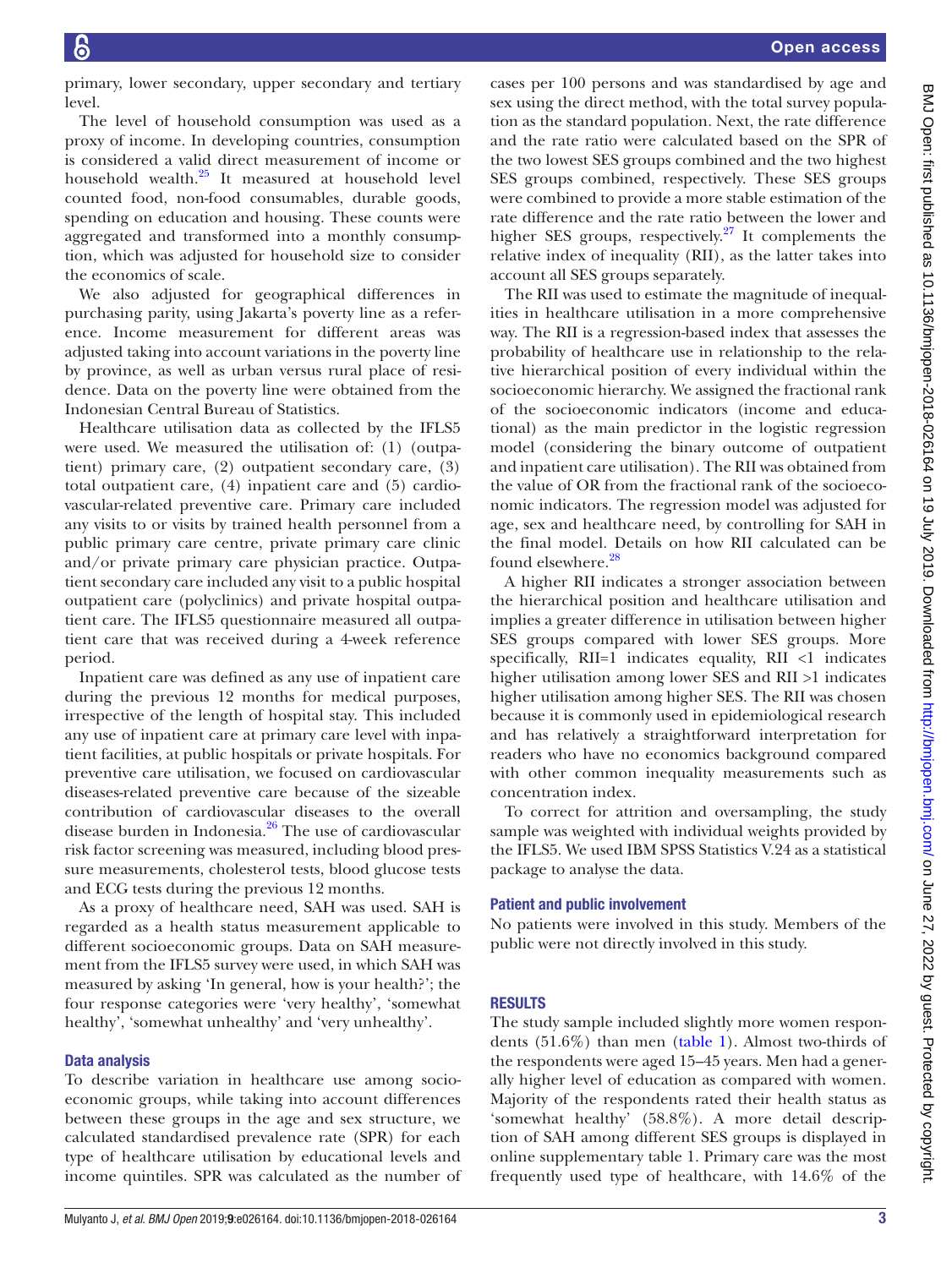<span id="page-3-0"></span>

| Basic characteristics of the study population<br>Table 1 |              |      |             |                   |        |                   |  |
|----------------------------------------------------------|--------------|------|-------------|-------------------|--------|-------------------|--|
|                                                          | <b>Total</b> |      | <b>Male</b> |                   | Female |                   |  |
| <b>Variables</b>                                         | n            | $\%$ | n           | $\%$              | n      | $\%$              |  |
| Gender                                                   |              |      |             |                   |        |                   |  |
| Male                                                     | 20374        | 48.4 | -           | $\qquad \qquad -$ |        | $\qquad \qquad -$ |  |
| Female                                                   | 21709        | 51.6 |             |                   |        |                   |  |
| Age group (in years)                                     |              |      |             |                   |        |                   |  |
| $15 - 30$                                                | 12471        | 29.6 | 6436        | 31.6              | 6035   | 27.8              |  |
| $31 - 45$                                                | 14049        | 33.4 | 6545        | 32.1              | 7503   | 34.6              |  |
| $46 - 60$                                                | 10280        | 24.4 | 4973        | 24.4              | 5306   | 24.4              |  |
| >60                                                      | 5283         | 12.6 | 2419        | 11.9              | 2864   | 13.2              |  |
| <b>Education level</b>                                   |              |      |             |                   |        |                   |  |
| Pre-primary                                              | 9868         | 23.4 | 3977        | 19.5              | 5891   | 27.1              |  |
| Primary                                                  | 9993         | 23.7 | 4855        | 23.8              | 5138   | 23.7              |  |
| Lower secondary                                          | 8082         | 19.2 | 4041        | 19.8              | 4041   | 18.6              |  |
| <b>Upper secondary</b>                                   | 10731        | 25.2 | 5894        | 28.9              | 4838   | 22.3              |  |
| Tertiary                                                 | 3409         | 8.1  | 1607        | 7.9               | 1802   | 8.3               |  |
| Income*                                                  |              |      |             |                   |        |                   |  |
| 1st quintile (230-1300)                                  | 8417         | 20.0 | 4050        | 19.9              | 4367   | 20.1              |  |
| 2nd quintile (1300-1830)                                 | 8418         | 20.0 | 3997        | 19.6              | 4421   | 20.4              |  |
| 3rd quintile (1830-2520)                                 | 8415         | 20.0 | 4056        | 19.9              | 4359   | 20.1              |  |
| 4th quintile (2520-3830)                                 | 8417         | 20.0 | 4159        | 20.4              | 4258   | 19.6              |  |
| 5th quintile (3830-55 400)                               | 8416         | 20.0 | 4111        | 20.2              | 4305   | 19.8              |  |
| Self-assessed health                                     |              |      |             |                   |        |                   |  |
| Very healthy                                             | 8137         | 19.3 | 4362        | 21.4              | 3775   | 17.4              |  |
| Somewhat healthy                                         | 24757        | 58.8 | 12179       | 59.8              | 12578  | 57.9              |  |
| Somewhat unhealthy                                       | 8447         | 20.1 | 3513        | 17.2              | 4934   | 22.7              |  |
| Very unhealthy                                           | 742          | 1.8  | 320         | 1.6               | 422    | 1.9               |  |
| Outpatient care utilisation                              |              |      |             |                   |        |                   |  |
| Primary care                                             | 6155         | 14.6 | 2006        | 9.8               | 4149   | 19.1              |  |
| Secondary care                                           | 1022         | 2.4  | 427         | 2.1               | 595    | 2.7               |  |
| Total                                                    | 6864         | 16.3 | 2323        | 11.4              | 4541   | 20.9              |  |
| Inpatient care utilisation                               |              |      |             |                   |        |                   |  |
| Overall                                                  | 1937         | 4.6  | 591         | 2.9               | 1346   | 6.2               |  |
| Preventive care utilisation (age≥31 years)               |              |      |             |                   |        |                   |  |
| Blood pressure screening                                 | 21663        | 80.5 | 9254        | 74.3              | 12409  | 85.4              |  |
| Cholesterol screening                                    | 4678         | 17.4 | 1951        | 15.7              | 2727   | 18.9              |  |
| Blood glucose screening                                  | 4142         | 15.4 | 1855        | 14.9              | 2287   | 15.8              |  |
| <b>ECG</b> test                                          | 1723         | 6.4  | 876         | 7.0               | 847    | 5.9               |  |

\*Income in thousands Indonesian Rupiah.

respondents reporting that they utilised primary care at least once in the previous 4weeks. The highest utilisation of preventive care was for blood pressure measurement, with 80.5% of the respondents reporting that their blood pressure was measured during the previous 12 months.

The prevalence rates of primary care use were about similar across all educational levels ([table](#page-4-0) 2, see also online

[supplementary figure 1\)](https://dx.doi.org/10.1136/bmjopen-2018-026164). Outpatient secondary care utilisation was more frequent among people with a higher educational level compared with people with a lower educational level. For overall inpatient care utilisation, the prevalence rates gradually increased with increasing educational level. A linear association was found between healthcare utilisation and income quintiles for all types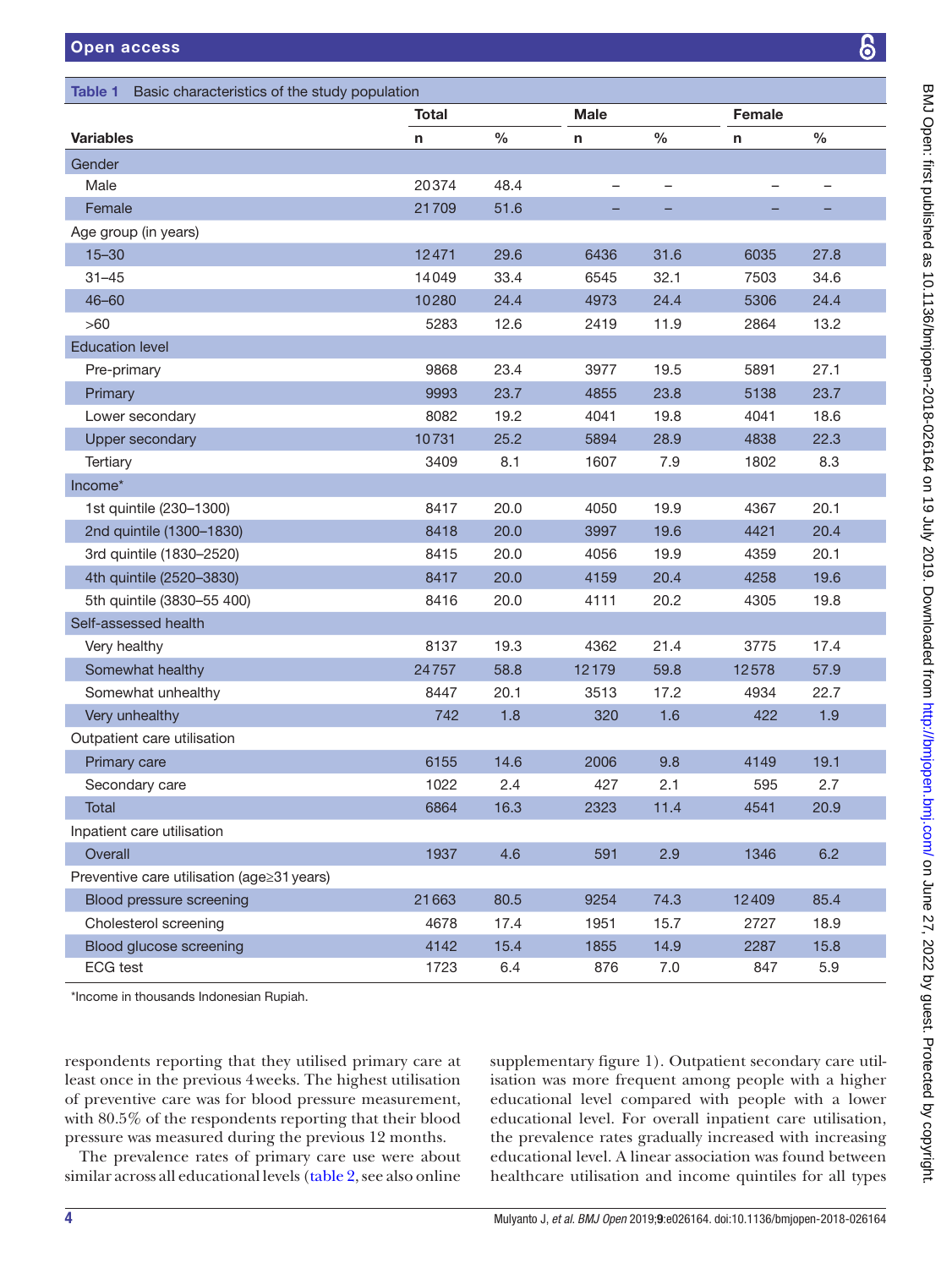|                        | $\frac{1}{2}$ . The complete provision of the form of the complete dimension by oppropriating diality |                     |                        |                                 |
|------------------------|-------------------------------------------------------------------------------------------------------|---------------------|------------------------|---------------------------------|
|                        | Outpatient care (SPR, 95% CI)*                                                                        |                     |                        | Inpatient care (SPR,<br>95% CI) |
|                        | Primary                                                                                               | <b>Secondary</b>    | Total                  | <b>Overall</b>                  |
| Education              |                                                                                                       |                     |                        |                                 |
| Pre-primary            | 14.47 (13.78 to 15.18)                                                                                | 1.31 (1.12 to 1.53) | 15.22 (14.52 to 15.95) | 3.07 (2.77 to 3.40)             |
| Primary                | 14.93 (14.19 to 15.70)                                                                                | 2.03 (1.76 to 2.32) | 16.07 (15.30 to 16.87) | 4.60 (4.18 to 5.04)             |
| Lower secondary        | 15.00 (14.12 to 15.91)                                                                                | 1.88 (1.57 to 2.22) | 16.38 (15.47 to 17.33) | 4.31 (3.86 to 4.81)             |
| <b>Upper secondary</b> | 14.38 (13.64 to 15.16)                                                                                | 3.39 (3.03 to 3.79) | 16.99 (16.18 to 17.84) | 6.12 (5.63 to 6.64)             |
| Tertiary               | 14.37 (13.12 to 15.71)                                                                                | 6.26 (5.44 to 7.17) | 18.97 (17.53 to 20.50) | 6.93 (6.04 to 7.91)             |
| Income                 |                                                                                                       |                     |                        |                                 |
| 1st quintile           | 11.71 (11.02 to 12.42)                                                                                | 1.32 (1.09 to 1.57) | 12.54 (11.83 to 13.29) | 2.99 (2.65 to 3.35)             |
| 2nd quintile           | 14.11 (13.34 to 14.92)                                                                                | 1.44 (1.20 to 1.71) | 14.73 (13.94 to 15.55) | 3.76 (3.37 to 4.18)             |
| 3rd quintile           | 15.36 (14.54 to 16.22)                                                                                | 2.00 (1.71 to 2.33) | 16.75 (15.89 to 17.64) | 4.24 (3.81 to 4.70)             |
| 4th quintile           | 15.73 (14.88 to 16.62)                                                                                | 2.91 (2.55 to 3.31) | 18.57 (17.64 to 19.53) | 5.13 (4.64 to 5.65)             |
| 5th quintile           | 16.13 (15.24 to 17.06)                                                                                | 4.97 (4.48 to 5.50) | 19.83 (18.74 to 20.85) | 7.56 (6.94 to 8.21)             |

\*Prevalence rate per 100 persons, age and sex standardised to the total population.

<span id="page-4-0"></span>Table 2 Standardised prevalence rate (SPR) of healthcare utilisation by socioeconomic status

of healthcare. This association was particularly strong for utilisation of outpatient secondary care and inpatient care.

[Table](#page-4-1) 3 (see also online [supplementary figures 2 and](https://dx.doi.org/10.1136/bmjopen-2018-026164) [3\)](https://dx.doi.org/10.1136/bmjopen-2018-026164) quantifies the magnitude of educational and income inequalities in the utilisation of healthcare. Our findings from simple inequality measurement (rate ratio and rate difference) showed similarities with the findings from sophisticated inequality measurement (RII). No educational inequalities were found in primary care utilisation in the crude analysis, but positive educational inequalities (ie, higher education associated with higher use rates) emerged after adjusting for SAH (RII 1.13, 95% CI 1.01 to 1.26). We consistently found positive educational inequalities in all types and levels of healthcare use after adjusting for SAH. The largest educational inequality was

<span id="page-4-1"></span>

| Table 3   |                 |                  | Socioeconomic inequalities in the utilisation of various types and levels of healthcare |                                  |                    |               |                                           |                                                      |
|-----------|-----------------|------------------|-----------------------------------------------------------------------------------------|----------------------------------|--------------------|---------------|-------------------------------------------|------------------------------------------------------|
|           |                 |                  | SPR (95% CI)*                                                                           |                                  |                    |               |                                           | RII (95% CI),                                        |
|           | Type of<br>care | Level of<br>care | <b>Two lowest</b><br>groups                                                             | Two highest<br>groups            | Rate<br>difference | Rate<br>ratio | RII (95% CI),<br>adjusted for<br>age, sex | adjusted for<br>age, sex,<br>self-assessed<br>health |
| Education | Outpatient      | Primary          | 14.68 (14.18 to<br>15.20                                                                | 14.38 (13.74 to -0.30)<br>15.05) |                    | 0.98          | 0.99 (0.98 to<br>1.01)                    | 1.13 $(1.01)$ to<br>1.26)                            |
|           |                 | Secondary        | 1.64 (1.47 to<br>1.82)                                                                  | 2.88 (2.59 to<br>3.19            | 1.24               | 1.76          | 7.89 (6.33 to<br>9.85                     | 10.35 (8.11 to<br>13.22                              |
|           |                 | Total            | 15.62 (15.09 to<br>16.15)                                                               | 17.51 (16.80 to<br>18.25         | 1.89               | 1.12          | 1.35 (1.24 to<br>1.46)                    | 1.59 (1.44 to<br>1.77)                               |
|           | Inpatient       | Overall          | 3.74 (3.48 to<br>4.01)                                                                  | 6.31 (5.88 to<br>6.76)           | 2.57               | 1.69          | 2.38 (1.97 to<br>2.76)                    | 2.78 (2.32 to<br>3.32)                               |
| Income    | Outpatient      | Primary          | 12.88 (12.35 to<br>13.42)                                                               | 16.25 (15.62 to<br>16.89)        | 3.37               | 1.26          | 1.50 (1.39 to<br>1.62)                    | 1.68 (1.52 to<br>1.85)                               |
|           |                 | Secondary        | 1.36 (1.20 to<br>1.54)                                                                  | 4.69 (4.35 to<br>5.04)           | 3.33               | 3.45          | 6.61 (5.29 to<br>8.25)                    | 7.43 (5.88 to<br>9.39)                               |
|           |                 | Total            | 13.61 (13.08 to<br>14.16)                                                               | 19.18 (18.50 to 5.57<br>19.88)   |                    | 1.41          | 1.80 (1.67 to<br>1.94)                    | 2.15 (1.96 to<br>(2.36)                              |
|           | Inpatient       | Overall          | 3.36 (3.10 to<br>3.63)                                                                  | 6.30 (5.91 to<br>6.71)           | 2.94               | 1.88          | 2.94 (2.52 to<br>3.43)                    | 3.11 (2.63 to<br>3.66                                |

\*Prevalence rate per 100 persons, age and sex standardised to the total population.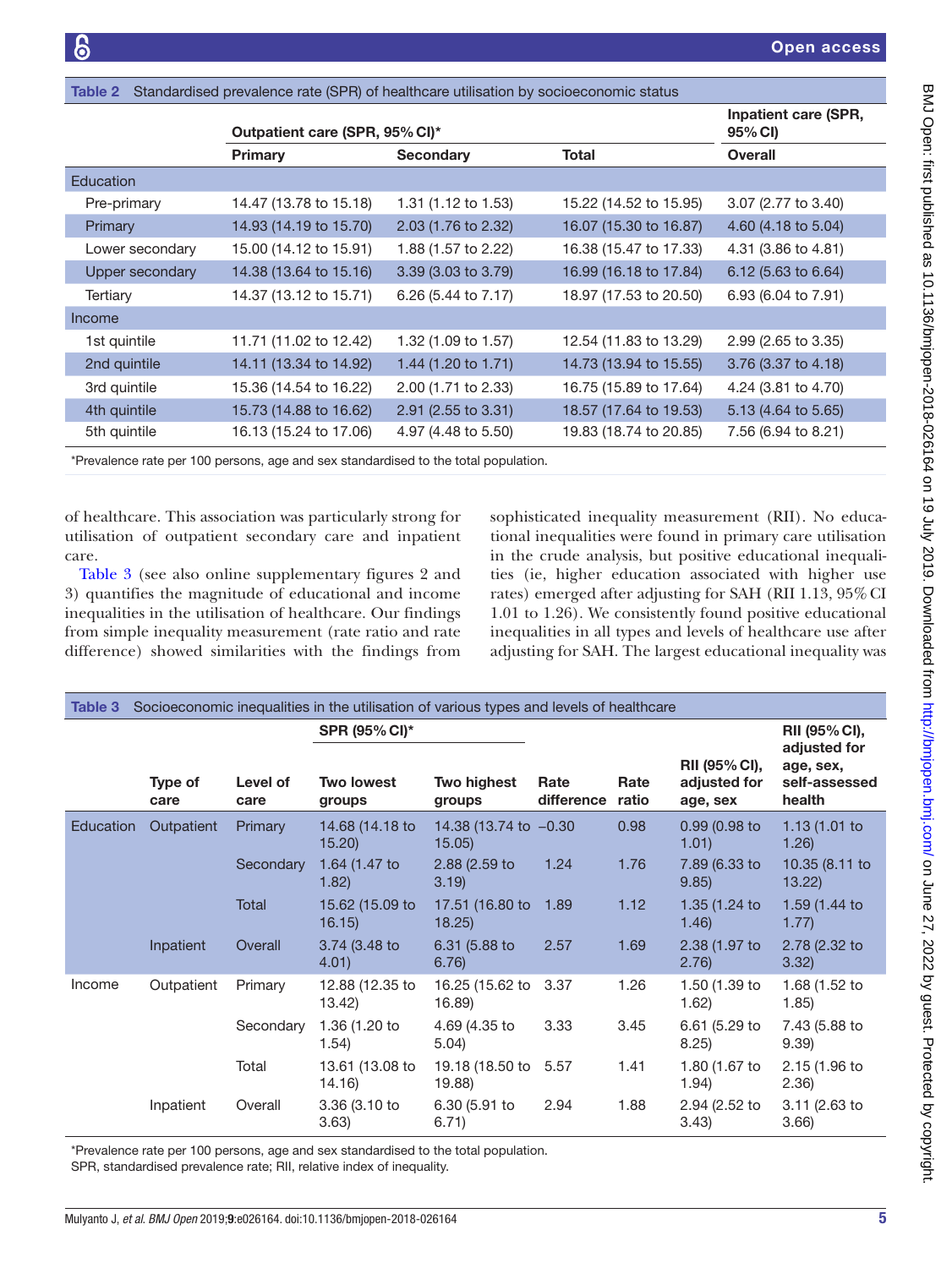|                            | ة<br>ا                   |
|----------------------------|--------------------------|
|                            |                          |
|                            |                          |
|                            |                          |
|                            |                          |
|                            |                          |
|                            |                          |
|                            |                          |
|                            |                          |
|                            |                          |
|                            | ミミミニ                     |
|                            |                          |
|                            |                          |
|                            |                          |
|                            |                          |
|                            |                          |
|                            |                          |
|                            |                          |
|                            |                          |
|                            |                          |
|                            |                          |
|                            |                          |
|                            |                          |
|                            |                          |
|                            | $\frac{1}{3}$            |
|                            |                          |
|                            |                          |
| in<br>in<br>a-             |                          |
|                            |                          |
|                            |                          |
|                            |                          |
|                            |                          |
| re<br>or                   |                          |
|                            |                          |
|                            |                          |
|                            | ì                        |
| a-<br>:h<br>al<br>1.<br>H. | ;                        |
|                            |                          |
|                            |                          |
|                            |                          |
|                            |                          |
|                            |                          |
|                            |                          |
| $\hbar$                    |                          |
| $\mathbf{d}$               |                          |
|                            |                          |
| re<br>a                    |                          |
|                            |                          |
| ľ<br>ć                     |                          |
|                            |                          |
| $\overline{\mathbf{n}}$    |                          |
|                            | $\overline{\phantom{a}}$ |
| $\mathbf{d}$               | I                        |
| $\mathbf{a}$               | I                        |
| $\mathbf{e}$               | i                        |
|                            |                          |
| e                          |                          |
| m<br>ia                    | Ś                        |
|                            |                          |
| ı                          |                          |
|                            |                          |
|                            |                          |
|                            |                          |
|                            |                          |
| ic<br>ed<br>ıd             |                          |
|                            |                          |
| li<br>16<br>re             |                          |
|                            |                          |
|                            |                          |

<span id="page-5-0"></span>

| Table 4                | Standardised prevalence rate (SPR) of preventive care utilisation by socioeconomic status |                        |                        |                        |
|------------------------|-------------------------------------------------------------------------------------------|------------------------|------------------------|------------------------|
|                        | Preventive care activity (SPR, 95% CI)*                                                   |                        |                        |                        |
|                        | <b>Blood pressure</b>                                                                     | <b>Cholesterol</b>     | <b>Blood glucose</b>   | <b>ECG</b>             |
| Education              |                                                                                           |                        |                        |                        |
| Pre-primary            | 72.40 (70.54 to 74.30)                                                                    | 8.85 (8.24 to 9.49)    | 6.85 (6.32 to 7.41)    | 2.51 (2.19 to 2.86)    |
| Primary                | 79.54 (77.47 to 81.65)                                                                    | 10.78 (10.03 to 11.58) | 10.59 (9.84 to 11.39)  | 4.00 (3.54 to 4.50)    |
| Lower secondary        | 82.72 (79.88 to 85.63)                                                                    | 18.03 (16.67 to 19.48) | 15.44 (14.17 to 16.79) | 4.95 (4.25 to 5.73)    |
| <b>Upper secondary</b> | 86.66 (84.27 to 89.10)                                                                    | 26.83 (25.44 to 28.27) | 24.72 (23.39 to 26.10) | 10.80 (9.94 to 11.71)  |
| Tertiary               | 92.33 (88.45 to 96.35)                                                                    | 44.72 (41.97 to 47.60) | 43.38 (40.66 to 46.23) | 20.99 (19.13 to 22.99) |
| Income                 |                                                                                           |                        |                        |                        |
| 1st quintile           | 73.55 (71.27 to 75.88)                                                                    | 7.83 (7.11 to 8.60)    | 6.12 (5.49 to 6.81)    | 2.71 (2.29 to 3.18)    |
| 2nd quintile           | 76.77 (74.45 to 79.15)                                                                    | 12.12 (11.21 to 13.08) | 10.14 (9.30 to 11.02)  | 3.37 (2.90 to 3.90)    |
| 3rd quintile           | 80.60 (78.22 to 83.03)                                                                    | 14.37 (13.37 to 15.42) | 12.63 (11.70 to 13.63) | 4.64 (4.08 to 5.26)    |
| 4th quintile           | 83.68 (81.25 to 86.16)                                                                    | 20.34 (19.14 to 21.59) | 18.41 (17.27 to 19.60) | 7.13 (6.43 to 7.89)    |
| 5th quintile           | 87.87 (85.38 to 90.41)                                                                    | 32.69 (31.17 to 34.26) | 30.09 (28.64 to 31.60) | 14.43 (13.43 to 15.49) |

\*Prevalence rate per 100 persons, age and sex standardised to the total population.

found in outpatient secondary care utilisation (RII 10.35, 95%CI 8.11 to 13.22).

Positive income inequalities (ie, higher income associated with higher use rates) were found in all types and levels of healthcare use, especially after adjustment for SAH. Similar to educational inequalities, the largest income inequality was found in outpatient secondary care utilisation (RII 7.43, 95%CI 5.88 to 9.39). Generally, larger inequalities were found in relationship to income as compared with educational level, except for utilisation of outpatient secondary care.

A consistent linear association was found between prevalence rate of preventive care utilisation and SES ([table](#page-5-0) 4, and online [supplementary figure 1\)](https://dx.doi.org/10.1136/bmjopen-2018-026164). The prevalence rate of blood pressure measurement increased incrementally by SES group for both educational level and income quintiles. The prevalence rate of cholesterol tests, blood glucose tests and ECG tests drastically increased from the third highest SES groups to the highest SES groups, both for income and educational level. The differences were larger in relationship to educational level than to income.

[Table](#page-6-0) 5 shows the estimates of the size socioeconomic inequalities in preventive care utilisation (see also online [supplementary figures 2 and 3](https://dx.doi.org/10.1136/bmjopen-2018-026164)). Our analyses showed consistent findings between simple (rate difference and rate ratio) and sophisticated inequality estimations (RII). Exceptionally large positive educational inequalities were found in blood glucose tests (RII 30.31, 95%CI 26.13 to 35.15) and ECG tests (RII 30.90, 95%CI 24.97 to 38.23). For income inequalities, inequalities in preventive care utilisation were smaller compared with educational inequalities. ECG tests showed the largest income inequality (RII 12.96, 95%CI 10.68 to 15.73), and blood pressure measurements showed the smallest income inequality (RII 3.40, 95%CI 3.04 to 3.79).

# **DISCUSSION**

This study documented socioeconomic inequalities in healthcare utilisation among the adult population i Indonesia. These inequalities were particularly large for secondary and preventive care. Compared with educ tional inequalities, income-related inequalities were larger for primary care and inpatient care but smaller for outpatient secondary and preventive care.

This study was based on a nationally represent tive survey with a high response rate  $(95.3\%)$  and with measurements that matched established international standards.<sup>29</sup> A possible limitation of the study is the measurement of healthcare need that was limited to SAH. Ideally, we would have used multiple measures of health care need such as self-reported morbidities or health functioning. Although our dataset provided self-reported morbidities and data on health functioning, these are likely to be underestimated in the Indonesian popul tion (particularly in lower SES groups), $30$  and therefore invalid for healthcare need adjustments.

Because no registry-based data on inequalities in healthcare utilisation in Indonesia are available, we use self-reported use of healthcare. Such healthcare utilis tion measures may be subject to recall bias. However, th problem of recall bias might be limited, as the prevalence values of outpatient and inpatient care utilisation from the IFLS5 are close to the national average in Indonesia as reported by the Ministry of Health and data from the National Economic Survey.<sup>31</sup> <sup>32</sup>

Previous studies in Indonesia mostly focus on specific healthcare services such as maternal and child-related healthcare. Our findings show that the direction and magnitude of inequalities in healthcare use among individuals aged 15 years or older bear a resemblance to the large socioeconomic inequalities in maternal healthcare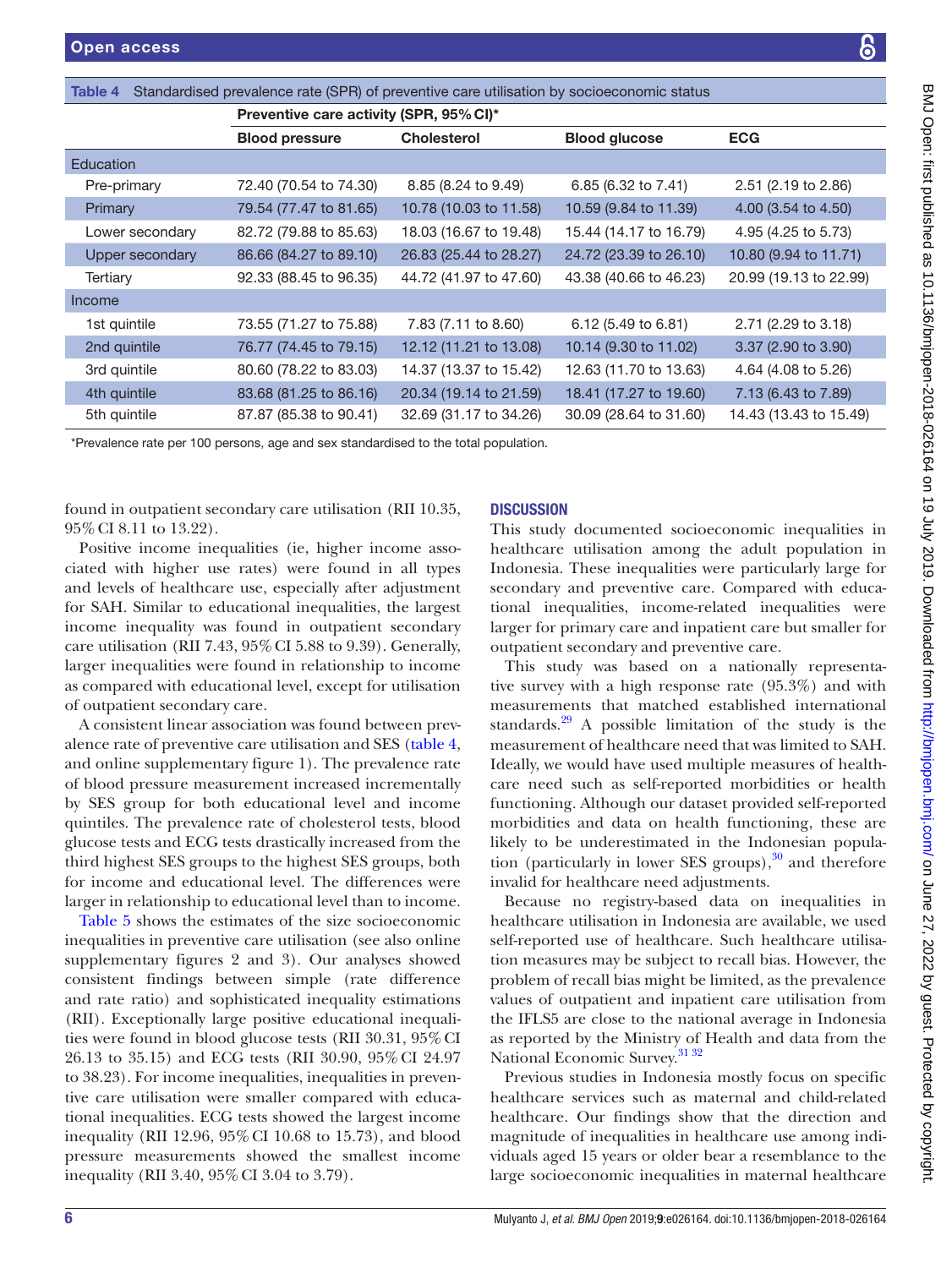|           |                       | Table 5 Socioeconomic inequalities in the use of various                                                                                                                                | preventive care activities |                            |                                                 |                        |
|-----------|-----------------------|-----------------------------------------------------------------------------------------------------------------------------------------------------------------------------------------|----------------------------|----------------------------|-------------------------------------------------|------------------------|
|           |                       | SPR (95% CI)*                                                                                                                                                                           |                            |                            | RII (95% CI) adjusted for RII (95% CI) adjusted |                        |
|           | Activity              | Two lowest groups                                                                                                                                                                       | Two highest groups         | Rate difference Rate ratio | age, sex                                        | for age, sex, SAH      |
| Education | <b>Blood pressure</b> | 75.77 (74.38 to 77.17)                                                                                                                                                                  | 88.28 (86.24 to 90.36)     | 1.17<br>12.51              | 6.37(5.61 to 7.24)                              | 6.67 (5.87 to 7.59)    |
|           | Cholesterol           | $9.69(9.22 \text{ to } 10.19)$                                                                                                                                                          | 32.12 (30.85 to 33.44)     | 3.31<br>22.43              | 18.17 (15.91 to 20.74)                          | 21.27 (18.53 to 24.41) |
|           | <b>Blood</b> glucose  | 8.47 (8.03 to 8.94)                                                                                                                                                                     | 30.21 (28.98 to 31.49)     | 3.57<br>21.74              | 24.61 (21.36 to 28.36)                          | 30.31 (26.13 to 35.15) |
|           | ECG                   | 3.17 (2.90 to 3.46)                                                                                                                                                                     | 13.74 (12.92 to 14.60)     | 4.33<br>10.57              | 25.45 (20.72 to 31.20)                          | 30.90 (24.97 to 38.23) |
| Income    | <b>Blood</b> pressure | 75.17 (73.54 to 76.83)                                                                                                                                                                  | 86.28 (84.54 to 88.05)     | 1.15<br>11.11              | 3.34(2.99 to 3.72)                              | 3.40(3.04 to 3.79)     |
|           | Cholesterol           | 8.61 (8.06 to 9.17)                                                                                                                                                                     | 26.54 (25.57 to 25.53)     | 3.08<br>17.93              | 9.20 (8.15 to 10.40)                            | 9.76 (8.63 to 11.02)   |
|           | <b>Blood</b> glucose  | 8.11 (7.59 to 8.66)                                                                                                                                                                     | 24.29 (23.36 to 35.54)     | $\frac{8}{3}$<br>16.18     | 10.81 (9.49 to 12.30)                           | 11.59 (10.18 to 13.20) |
|           | ECG                   | $3.03(2.71$ to $3.37)$                                                                                                                                                                  | 10.78 (10.14 to 11.40)     | 3.55<br>7.73               | 12.42 (10.23 to 15.07)                          | 12.96 (10.68 to 15.73) |
|           |                       | SAH, self-assessed health; SPR, standardised prevalence rate; RII, r elative index of inequality.<br>Prevalence rate per 100 persons, age and sex standardised to the total population. |                            |                            |                                                 |                        |

 $\overline{1}$ 

and child healthcare.<sup>18 22</sup> Similar to the recent study on wealth-related inequality in healthcare utilisation in Indonesia, we found smaller inequalities in the utili sation of primary care, especially outpatient care, and larger inequalities in secondary care.<sup>[23](#page-8-11)</sup> Our results are also consistent with studies performed in other LMICs showing relatively small inequalities in PC utilisation and larger inequalities in secondary care.<sup>[7–10](#page-8-0)</sup>

The small socioeconomic inequalities in primary care utilisation are probably related to the relatively high supply and geographical distribution of primary care providers in Indonesia. Of all registered physicians in Indonesia, 78.4% are general practitioners who mostly practice as public or private providers. In total, there are 9745 public primary care centres providing services for the national population with subsidy by local governments.<sup>13</sup> 33 Moreover, according to recent studies, access to primary care was increased by a government-financed NHI programme that aimed to reduce financial barriers of the poor popu lation to healthcare. $^{23}$   $^{32}$   $^{34}$  In the NHI programme, primary care acted as gatekeeper which required all the beneficiaries regardless of their socioeconomic background (poor people or government employee) to use primary care as an entry point to access the healthcare service.<sup>35</sup> For people without insurance coverage, primary care is relatively affordable and can be accessed at low cost even in private practices. $13$  This likely explained the smaller income and education-related inequalities in the primary care utilisation compared with the inequalities in secondary and inpatient care utilisation.

In contrast to primary care, the use of secondary care facilities in Indonesia showed considerable inequalities by both educational level and income. For example, indi viduals with the highest income had seven times higher odds to use outpatient secondary care compared with those with the lowest income. It is likely that geograph ical barriers contribute to these inequalities. Because most secondary care facilities and specialists are located in urban areas, the poor people need to pay high indi rect costs (in terms of travel and opportunity) to access secondary care, even if their medical costs are covered by the NHI programme. $^{23}$  32 34 Moreover, there is a limited supply of secondary care specialists. These specialists tend to work as private for-profit healthcare providers, who are not contracted by the NHI programme. This is likely to result in low financial access for lower SES groups rather than higher SES groups, which may have supplementary private health insurance.<sup>[18 21](#page-8-9)</sup>

<span id="page-6-0"></span>We observed inequalities to be larger outpatient secondary care than for inpatient care. A possible explanation is that outpatient secondary care is much more affordable for higher income groups than for lower groups, as the former can pay the service by out-of pocket payment or private health insurance. Lower income groups generally can use outpatient secondary care only by using govern ment health insurance with its referral system. For inpatient care, however, utilisation costs are significant for higher income groups as well as lower income groups and usually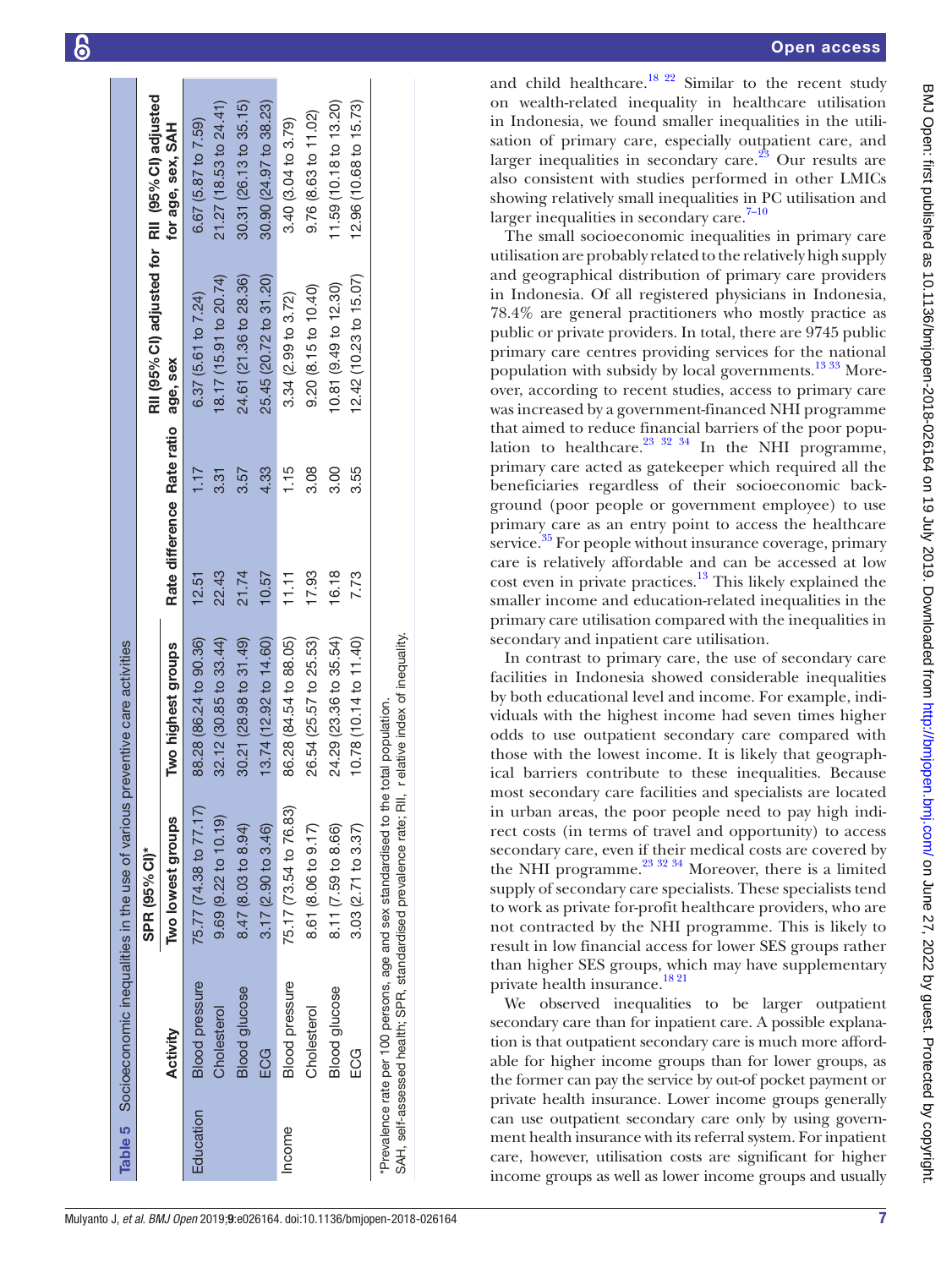only affordable via government health insurance and accessible through a referral system.<sup>21</sup>

Inefficient referral procedures could also have contributed to larger inequalities in secondary care utilisation compared with primary care, particularly for education-related inequalities. Even when low-educated people are entitled to access secondary healthcare, they may lack the knowledge required to obtain a referral due to the complexity of the administrative procedures in the referral system[.34](#page-8-22) Inequalities in secondary care may also be influenced by differences between educational groups in the preferences and resources that influence the way people use healthcare.<sup>36</sup> An Indonesian study showed that patients with higher educational level, regardless of their income level, were more likely to judge the quality of primary care to be low and to ask for a referral to secondary care. This tendency was not observed among people with high income but relatively low education.<sup>3738</sup> Education-related preferences might explain why educational inequalities in outpatient secondary care were larger compared with income-related inequalities.

We observed exceptionally large socioeconomic inequalities in preventive care, particularly by education. For example, individuals who had the highest educational level had 30 times higher odds to have a blood glucose test in the previous 12 months compared with those who had the lowest educational level. The individuals' level of health literacy may play a major role in their use of preventive care.<sup>39</sup> Those with a relatively low level of health literacy may experience cognitive barriers to make decisions regarding diagnostic tests and treatments that they may need, irrespective of financial, geographical or administrative barriers.[40 41](#page-8-26) It also likely explains relatively smaller education-related inequalities in blood pressure measurement compared with other types of preventive care because blood pressure disorder such as high blood pressure is relatively known by common people regardless of their educational background compared with other types of preventive care.

The exceptionally large inequalities in preventive care utilisation may reflect the low priority given to preventive care in Indonesia's health policy which to date has strongly focused on curative care. This resulted in low health expenditures on preventive care,  $^{42}$  and the absence of a nationwide preventive programme for the NCDs. As a result, the utilisation of preventive care is relying more on personal resources or potentially motivated or initiated by physicians who have more attention to preventive care. [43 44](#page-8-28)

# **CONCLUSIONS**

The findings underline the need to develop comprehensive efforts to tackle significant socioeconomic inequalities in healthcare utilisation in Indonesia. Potential areas of priority include removing financial and geographical barriers by providing the NHI programme with universal health coverage, improving the supply and distribution

of secondary care services, simplifying the referral system procedure and developing a nationwide preventive care programme. Improving the quality of primary care by providing better infrastructure and developing the competence of health personnel may have large impact on population health considering the (equality in) accessibility of primary care and could potentially reduce the burden of secondary care. Monitoring healthcare (in) equality will be essential to evaluate the impact of these policies. Further research is needed to assess inequalities in healthcare among specific patient groups, to evaluate the contribution of patient preferences and resources and to examine the role of geographical factors and healthcare organisation and infrastructure. Such in-depth analyses could provide a better understanding of socioeconomic inequalities in healthcare utilisation in Indonesia and guide the development of strategies to address those inequalities.

Acknowledgements The authors thank the RAND Corporation for providing the dataset of the Indonesian Family Life Survey (IFLS) for this study.

Contributors JM conceived the paper. JM and AEK developed the analysis strategy. JM conducted the data analysis. JM, DSK and AEK collectively interpreted the findings. JM prepared the initial draft of the manuscript. JM, DSK and AEK equally contributed to the revision of the manuscript. All authors have read and approved the final manuscript.

Funding This study is funded by the Indonesian Endowment Fund for Education (LPDP), Ministry of Finance, Republic of Indonesia, grant number 20160322045795. The funding source has no role in study design, data collection, data analysis and interpretation, manuscript writing and decision to submit or publish.

Competing interests None declared.

Patient consent for publication Not required.

Ethics approval This study is a secondary analysis using the Indonesian Family Life Survey (IFLS) dataset. The IFLS was approved by the Institutional Review Board (IRB) of the Rand Corporation (USA) and the Survey Meter (Indonesia). The data set is publicly available and no personal information can be identified. This study is categorised as being exempt from human research according to the National Institute of Health (NIH).

Provenance and peer review Not commissioned; externally peer reviewed.

Data sharing statement This study used the Indonesian Family Life Survey (IFLS) dataset provided by RAND Corporation. The IFLS dataset is freely accessible at <https://www.rand.org/labor/FLS/IFLS.html>. Additional unpublished data are available by request to the corresponding author.

Open access This is an open access article distributed in accordance with the Creative Commons Attribution 4.0 Unported (CC BY 4.0) license, which permits others to copy, redistribute, remix, transform and build upon this work for any purpose, provided the original work is properly cited, a link to the licence is given, and indication of whether changes were made. See: [https://creativecommons.org/](https://creativecommons.org/licenses/by/4.0/) [licenses/by/4.0/](https://creativecommons.org/licenses/by/4.0/).

#### **REFERENCES**

- <span id="page-7-0"></span>1. Oliver A, Mossialos E. Equity of access to health care: outlining the foundations for action. *[J Epidemiol Community Health](http://dx.doi.org/10.1136/jech.2003.017731)* 2004;58:655–8.
- <span id="page-7-1"></span>2. Culyer AJ, Wagstaff A. Equity and equality in health and health care. *[J Health Econ](http://dx.doi.org/10.1016/0167-6296(93)90004-X)* 1993;12:431–57.
- 3. Goddard M, Smith P. Equity of access to health care services: theory and evidence from the UK. *[Soc Sci Med](http://www.ncbi.nlm.nih.gov/pubmed/11556606)* 2001;53:1149-62.
- <span id="page-7-2"></span>4. van Doorslaer E, Masseria C, Koolman X. Inequalities in access to medical care by income in developed countries. *[CMAJ](http://dx.doi.org/10.1503/cmaj.050584)* 2006;174:177–83.
- <span id="page-7-3"></span>5. Walters S, Suhrcke M. *Socioeconomic inequalities in health and health care access in central and eastern Europe and the CIS: a*